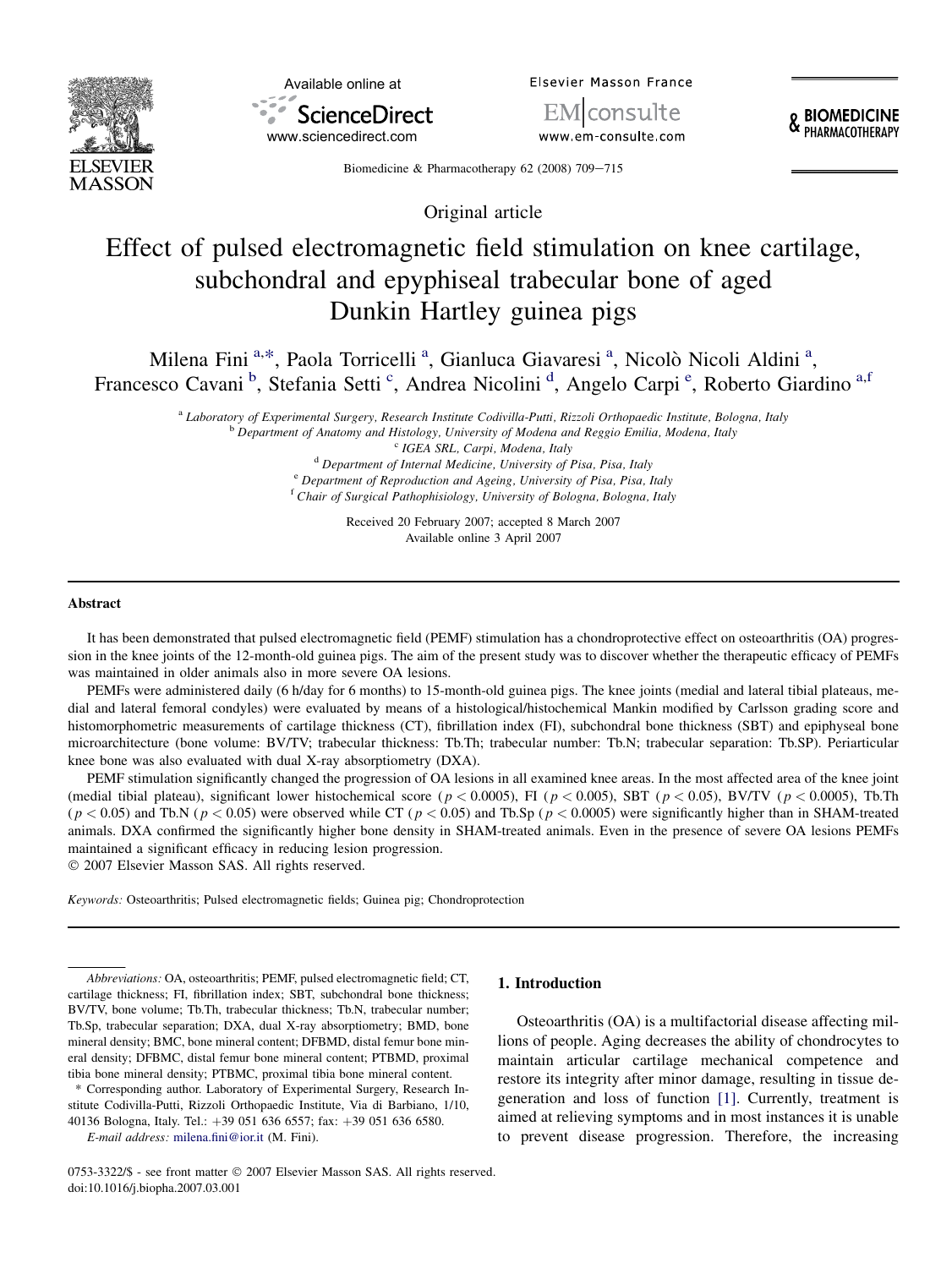severity of OA often leads to hip or knee replacement surgery, as is well known in clinical practice. The ideal therapy of OA should be aimed at preventing or stabilising the progression of OA by acting on the underlying pathophysiological processes [\[2,3\].](#page-5-0)

Recent findings have opened new perspectives for the understanding of the fundamental mechanism of OA and its treatment. Two recent studies by Stanton et al. [\[4\]](#page-5-0) and Glasson et al. [\[5\]](#page-5-0) demonstrated that the deletion of active ADAMTS5 (aggrecanase-2) prevents cartilage degradation in a murine model of OA. Cohen et al. [\[6\]](#page-5-0) demonstrated that septic joint destruction could be prevented by treating rabbits with an adenosine receptor agonist. Finally, electromagnetic stimulation of Dunkin Hartley guinea pigs was effective in preventing OA progression in the knee joint [\[7\].](#page-5-0) In all the above studies it was hypothesized that a key role was played by the control of inflammatory cytokines.

Although not considered a traditional inflammatory disease, inflammation processes are closely involved in OA pathogenesis. Symptoms of inflammation and synovitis are present in many patients affected by OA [\[8,9\]](#page-5-0). The presence of increased levels of pro-inflammatory cytokines and chemokines (IL-1, TNF-alpha, IL-6, IL-18, IL-17) has been demonstrated in the synovial fluid and it has been shown that pro-inflammatory cytokines stimulate the expression of inflammatory matrix degrading enzymes in an OA joint  $[2,9-12]$  $[2,9-12]$ .

The positive effect of pulsed electromagnetic field (PEMF) stimulation on OA prevention has been attributed to an antiinflammatory effect mediated by the adenosine receptor agonist effect observed in vitro [\[13\]](#page-5-0). Moreover, PEMF stimulation was shown to increase chondrocyte proliferation in vitro, augment proteoglycan synthesis in full-thickness cartilage explants, prevent the catabolic effect of IL-1 on extracellular matrix, and up-regulate gene expression of the TGF-beta superfamily members in vivo  $[14-20]$  $[14-20]$ . These effects of PEMFs are largely dependent on exposure length and the stimulation parameter used.

PEMF stimulation has been used in clinical studies in patients suffering from OA and a significant improvement in pain and disability in PEMF-treated patients in comparison with SHAM-treated ones has been described according to different physical parameters and exposure times  $[21-26]$  $[21-26]$ .

In previous studies the chondroprotective effect of PEMFs was demonstrated in 12-month-old Dunkin Hartley (DH) guinea pigs [\[7,27\]](#page-5-0). It is well known that OA lesion progression and pathogenesis in the DH guinea pig are very similar to those of the human form of this disease. The earliest histological signs of OA in DH guinea pigs appear at  $3-6$  months of age. They are more relevant in the medial tibial compartment and progress to moderate and severe degenerative changes with aging  $[28-33]$  $[28-33]$ . Particularly in the medial tibial plateau of 15-month-old animals, the present authors observed a quantifiable progressive worsening of OA lesions in comparison with 12-months aged animals with significant increase of cartilage surface irregularities, decrease of cartilage thickness and increase in epiphyseal trabecular bone eburnization (unpublished data). Therefore, in order to obtain additional

information in the efficacy of PEMF stimulation in the treatment of OA lesions, the aim of the present study was to find out whether the positive effect of PEMFs on articular cartilage could be observed in more advanced stages of cartilage degeneration than previously studied [\[7,27\]](#page-5-0). The severity of OA lesions, in fact, is of extreme relevance in evaluating the therapeutic efficacy of any proposed treatment for OA [\[34\]](#page-6-0).

Dunkin Hartley guinea pigs aged 15 months at the beginning of the study were used and were treated for 6 months (until the age of 21 months) with PEMFs (6 h/day).

The effects of PEMF stimulation were analysed in all areas of the knee joints: the medial and lateral tibial plateaus, and the medial and lateral femoral condyles. The cartilage was evaluated by means of a histomorphometric/histochemical score and measuring articular surface regularity, and cartilage thickness. We focussed also on subchondral and epiphyseal trabecular bone as parameters of cartilage deterioration. Cartilage degeneration causes the direct transfer of mechanical stress to the articular bone that increases its thickness and its density. Subchondral bone thickness and microarchitecture of epiphyseal femoral and tibial trabecular bone were evaluated with histomorphometry and dual X-ray absorptiometry (DXA).

# 2. Methods and materials

## 2.1. Animals and PEMF stimulator

A pre-hoc power analysis at 95% power,  $p = 0.01$ , was performed and it was determined that 5 guinea pigs in each group were necessary to detect a decrease in cartilage histochemical score of about 65% when comparing PEMF-treated to SHAMtreated animals [\[7\].](#page-5-0)

The animal study was approved by the Italian Ministry of Health and was performed following Italian Law on animal experimentation. Ten DH guinea pigs (Charles River, Calco, Lecco, Italy) aged 15 months at the beginning of the study were used. The animals were housed individually in Plexiglas cages  $(40 \times 25 \times 18$  cm) and nourished with standard food (Piccioni, Settimo Milanese, Italy) and given tap water *ad libi*tum. Experimental conditions were set up at a temperature  $20 \pm 1$  °C with a relative humidity of 55% and 12 h of illumination alternated with 12 h of darkness. Ten animals aged 15 months were randomly divided into two groups of five: the PEMF-treated group underwent PEMF stimulation for 6 h/day for 6 months while the SHAM-treated group underwent treatment simulation. At the end of the study, the animals (21 months old) were euthanized via intravenous injection of Tanax (Hoechst Roussel Vet, Milan, Italy) under general anaesthesia (ketamine 87 mg/kg and xylazine 13 mg/kg). Right and left knee joints were cut 1 cm above and below the joint line, stripped of muscle, and post-fixed. A total of 10 PEMF-treated and 10 SHAM-treated knees were examined.

Electromagnetic stimulators generated a pulsed electromagnetic field with the following characteristics: frequen $cy = 75$  Hz, intensity of electromagnetic field  $= 1.6$  mT and duty  $cycle = 1.3$  ms. The coil was placed outside the cage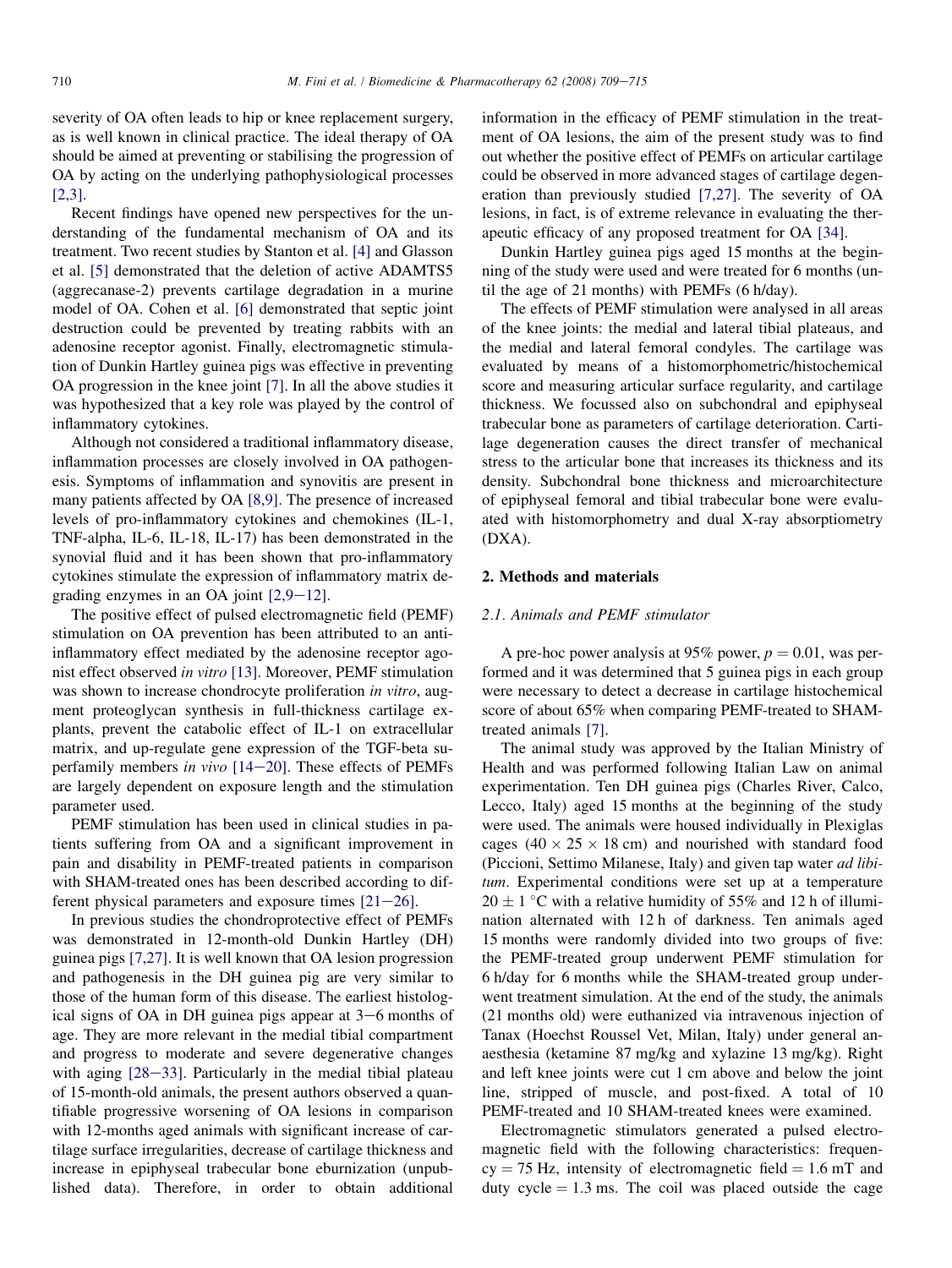and then connected to the pulsed generator. The stimulators were turned on for 6 h a day for 6 months. The same conditions were applied to the five animals housed in separate non-energized cages. This constituted the control of the experiment (SHAM-treated, Control group). When the pulsed generator was switched off, the non-static electromagnetic field background, measured by Emdex II (EnertechQ2), was of  $5 \pm 0.2 \mu$ T in both experimental and control cages. The instruments used to evaluate the magnetic field and the induced voltage were a Gaussmeter DG50 (Teslameter, Electrophysical Laboratory, Nerviano, Milano, Italy) and a Tektronix 720A oscilloscope (Tektronix, Inc., Beaverton). Temperature was measured in both active and SHAM conditions with a probe having a sensitivity of  $0.1 \degree C$  (Hygrometer HD 8501H, Deltaohm, Padova, Italy) and no differences were observed between the 2 groups. In the exposure conditions, coils and cages were not in direct contact but separated by a 1 mm distance. The PEMF generator system was kindly provided by IGEA (ONE, IGEA Srl, Carpi, Modena, Italy).

#### 2.2. Histology and histomorphometry

Specimens were fixed in 4% buffered paraformaldehyde and dehydrated in a graded series of alcohols for undecalcified bone processing in polymethylmethacrylate. Blocks were sectioned along a sagittal plane with a Leica 1600 diamond saw microtome (Leica SpA, Milan, Italy). A series of 10 sections,  $300 \mu m$  in thickness and spaced  $300 \mu m$  apart, were obtained and sliced to about  $5 \mu m$ . After staining with toluidine blue and fast green, the joints were processed for histological and histomorphometric analysis with a transmission and polarized light Axioskop microscope (Carl Zeiss GmbH, Jena, Germany) and image analysis Kontron KS 300 software (Kontron Electronic GmbH, Eiching bei Munchen, Germany). The middle third of 6 central sections, defined as the central portion of the articular bone surfaces corresponding to an area of  $3-$ 4 mm<sup>2</sup>, was analyzed for each knee and all measurements were made in this central portion [\[32\].](#page-6-0)

The semi-quantitative histological grading criteria of Mankin modified by Carlsson [\[35\]](#page-6-0) was used for chondropathy evaluation at a magnification of  $100\times$ . The histological score represented the sum of articular cartilage structure (from 0 in normal cartilage to 8 in the presence of clefts, extending to the zone of calcified cartilage), proteoglycan loss (from 0 in uniform staining throughout articular cartilage to 6 in case of loss of staining in all 3 zones for half the length or greater of the condyle or plateau), cellularity (from 0 in normal to 3 in hypocellularity) and tidemark integrity (0 in intact/single tidemark and 1 when tidemark was crossed by vessels and reduplicated). Cartilage thickness  $(CT)$  was measured in  $\mu$ m at a magnification of  $20\times$  and the cartilage surface fibrillation index (FI) was calculated according to the method developed by Pastoureau et al. [\[36\]](#page-6-0) by dividing the length of the cartilage surface border by the length of a standardized measured area  $\times 100$  (expressed in %) at a magnification of 80 $\times$ . The subchondral bone plate thickness (SBT) was measured in  $\mu$ m from the cartilage-bone interface to the top of the epiphyseal marrow space. The mean of 10 measurements for each section perpendicular to the articular surface was calculated.

Histomorphometric evaluation of epiphyseal trabecular bone underlying subchondral bone plate was measured on the same samples where the cartilage was evaluated. Measurements were performed on the superior half of the epiphysis (from the end of the subchondral bone plate to a distance of  $450 \pm 50$  µm from it) as suggested by Pastoreau et al. [\[36\]](#page-6-0). The following parameters were calculated: trabecular bone volume (BV/TV,  $\%$ ), trabecular thickness (Tb.Th,  $\mu$ m), trabecular number (Tb.N, mm), and trabecular separation (Tb.Sp,  $\mu$ m) at a magnification of 50 $\times$ .

All sections were read blindly by an experienced investigator.

## 2.3. Dual X-ray absorptiometry

Immediately after animal euthanasia, the bone mineral density (BMD) and content (BMC) of the proximal tibiae and distal femurs were measured using dual X-ray absorptiometry (Norland XR 26 Mark, Norland Scientific Instruments, Fort Atkinson, WI), with a scan speed of 1 mm/s and a resolution of  $0.5 \times 0.5$  mm. Before taking the measurements, the instrument was calibrated by means of a Norland phantom. The BMD (mg/cm<sup>2</sup>) and BMC (mg) were determined by the analysis of two regions of interest (ROI): the distal femur (DFBMD, DFBMC) and the proximal tibia (PTBMD, PTBMC) in an area of about  $0.50 \text{ cm}^2$ .

# 2.4. Statistical analysis

Statistical analysis was performed using SPSS v.12 software (SPSS Inc., Chicago, IL). Data are reported as mean  $\pm$  SD at a significance level of  $p < 0.05$ . After testing data for normal distribution, Student's unpaired t-test was used to assess the significant difference between PEMFtreated and SHAM-treated animals.

## 3. Results

The morphological findings in the cartilage were significantly different between the PEMF- and SHAM-treated animals. [Fig. 1](#page-3-0) shows histological images of the medial tibial plateau of SHAM (a) and PEMF (b)-treated animals. Surface irregularities and loss of proteoglycan in superficial and medial cartilage zones are well visible in SHAM-treated compared to PEMF-treated animals. It is also possible to observe the increased subchondral bone thickness and epiphyseal trabecular bone eburnization in SHAM-treated animals versus PEMF-treated ones.

[Fig. 2](#page-3-0) shows images of the knee medial compartment (tibial medial plateau and medial femoral condyle) in SHAM (a) and PEMF (b)-treated animals. In SHAM-treated joints (a) the complete absence of proteoglycan in superficial, medial and deep cartilage zones of both tibial and femoral surfaces are well evident together with a high degree of hypocellularity.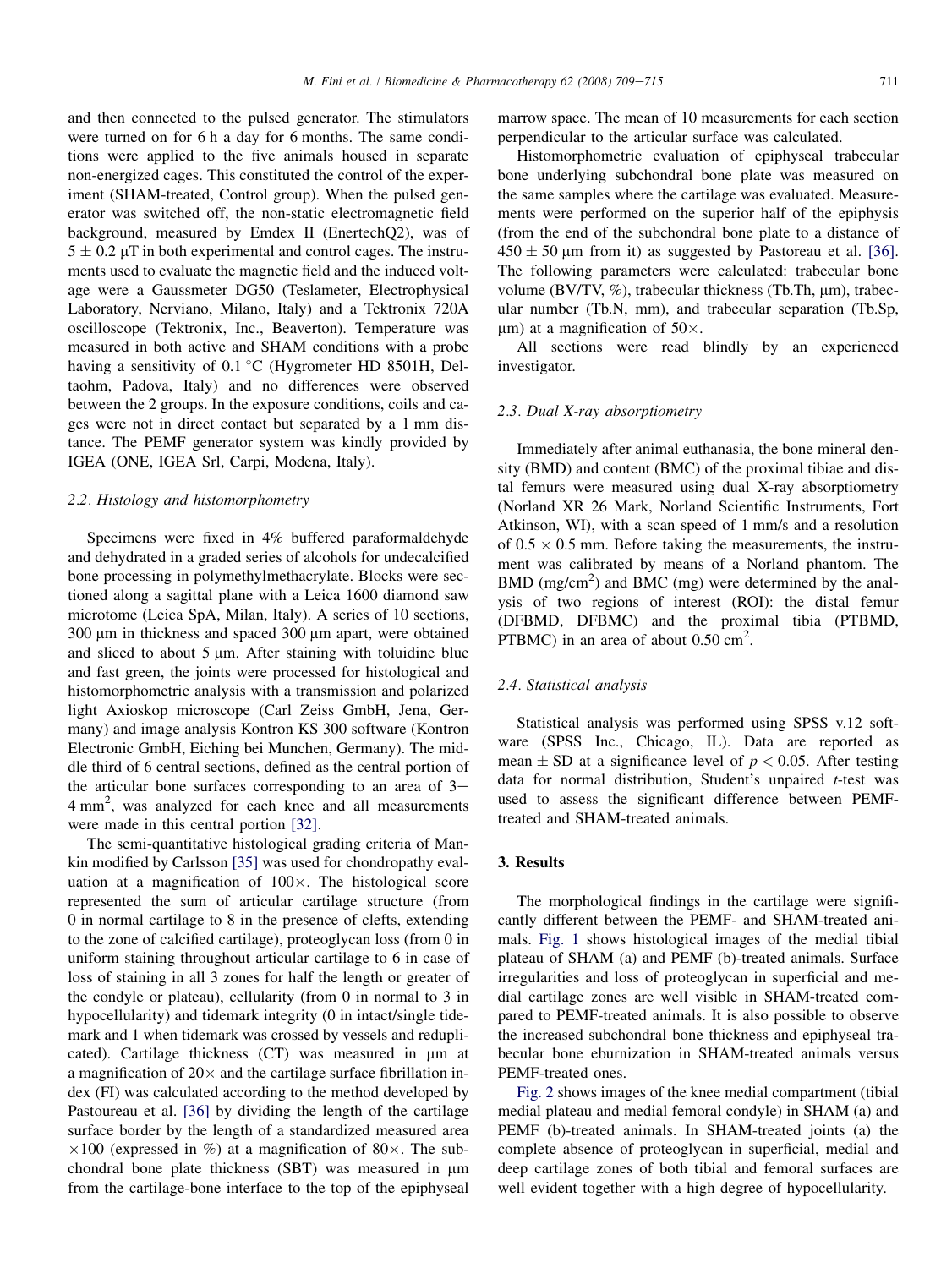<span id="page-3-0"></span>

Fig. 1. a. Medial tibial plateau of a SHAM-treated animal. Surface irregularities and loss of staining in the superficial and medial cartilage surfaces are visible (Toluidine Blue staining, 50x). (SB: subchondral bone; EB: epiphyseal bone). b. Medial tibial plateau of a PEMF-treated animal. Articular cartilage maintains a normal structure and staining (Toluidine Blue staining, 50×) (SB: subchondral bone; EB: epyphiseal bone; M: meniscus). (For interpretation of the references to colour in figure legends, the reader is refered to web version of this article).

[Table 1](#page-4-0) reports the results of histochemical score, FI, CT and SBT in all knee examined areas.

In [Fig. 3,](#page-4-0) data on bone histomorphometric parameters of epiphyseal trabecular bone in DH guinea pigs PEMF-treated in comparison to SHAM-treated from the age of 15 to 21 months are reported.

Six months of PEMF stimulation produced a significant delay in OA lesion severity compared to that of the SHAMtreated animals. In all examined surfaces the quite totality of bone and cartilage values measured were significantly better in stimulated versus SHAM-treated animals, demonstrating that OA was more advanced in the untreated animals.

The medial tibial plateau, as expected, was the most affected area compared to the other surfaces of the knee joint, as demonstrated by the cartilage histochemical score (cartilage structure, proteoglycan loss, cellularity, tidemark integrity), surface irregularities and clefts (FI), and epiphyseal trabecular bone microarchitecture (BV/TV, Tb.Th, Tb.Sp).

As a result of increased subchondral bone thickness and epiphyseal bone eburnization, BMD and BMC measured in the knee periarticular bone of the proximal tibia (PTBMD, PT BMC) and of the distal femur (DFBMD, DFBMC) confirmed histomorphometric results. PTBMD and DFBMD of PEMF-treated animals  $(0.252 \pm 0.019)$  and  $(0.266 \pm 0.03)$  mg/ cm<sup>2</sup>, respectively) were significantly lower ( $p < 0.05$ ) than PTBMD and DFBMD of SHAM-treated animals (0.292  $\pm$ 0.036 and  $0.310 \pm 0.039$  mg/cm<sup>2</sup>, respectively). Finally, also PTBMC of PEMF-treated animals  $(0.111 \pm 0.030 \text{ mg})$  was significantly lower ( $p < 0.005$ ) than PTBMC of SHAMtreated animals  $(0.159 \pm 0.032$  mg).

#### 4. Discussion

Interest in the effects of PEMFs on articular hyaline cartilage to prevent degeneration or possibly favour its repair is increasing. Both in vitro and in vivo data are quite convincing



Fig. 2. a. Medial articular compartment of the knee in a SHAM-treated animal. The almost complete absence of staining and chondrocytes in articular cartilage are shown (Toluidine Blue staining, 50×) (T: medial tibial plateau; F: medial femoral condyle; M: meniscus). b. Medial articular compartment of the knee in a PEMFtreated animal. Presence of cells and proteoglycan in both femoral condyle and tibial plateau (Toluidine Blue staining, 50×) (T: medial tibial plateau; F: medial femoral condyle; M: meniscus). (For interpretation of the references to colour in figure legends, the reader is refered to web version of this article).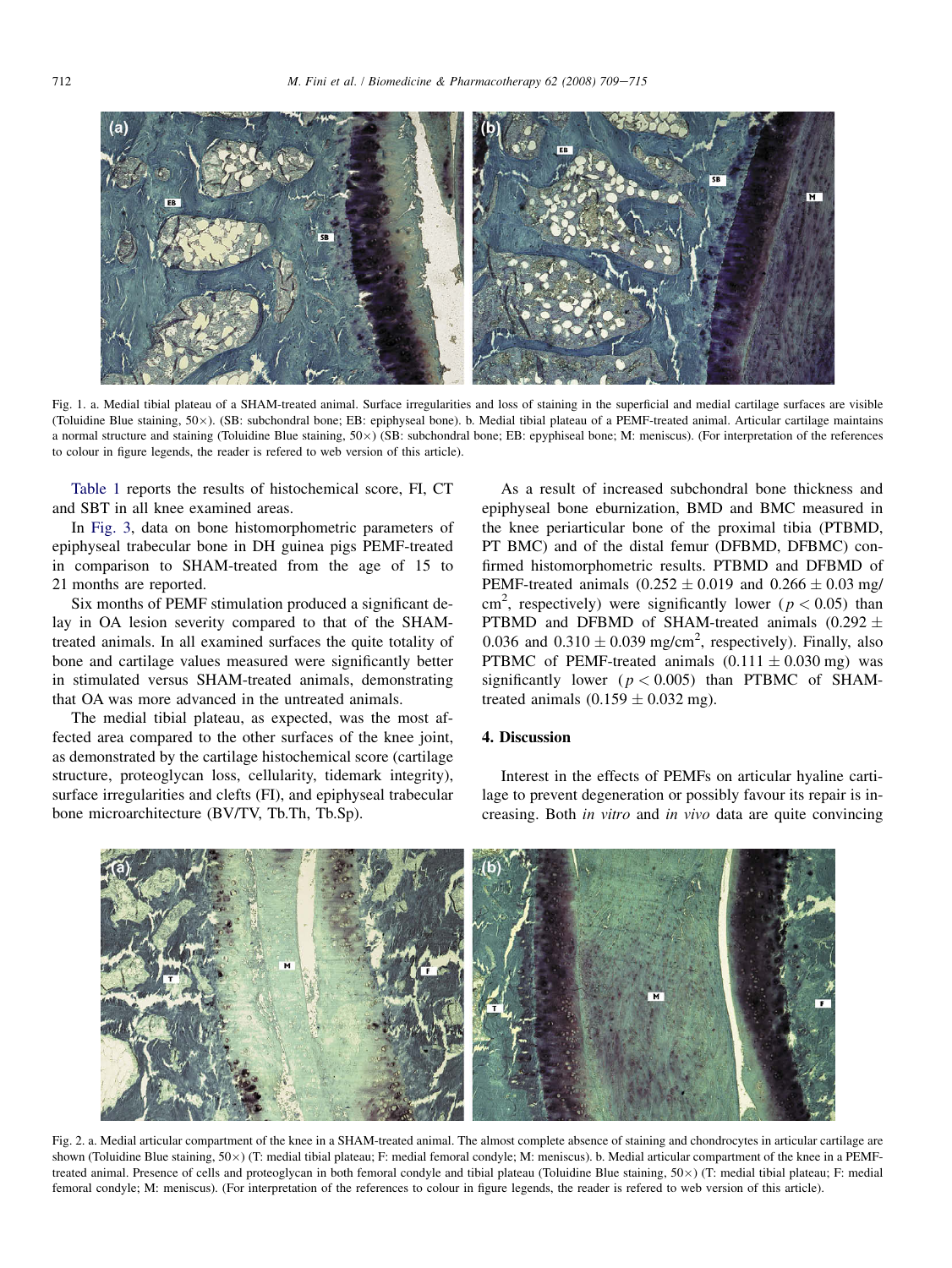<span id="page-4-0"></span>Table 1

Histochemical score (Mankin modified by Carlsson), fibrillation index (FI), cartilage thickness (CT) and subchondral bone thickness (SBT) in the medial tibial plateau, medial femoral condyle, lateral tibial plateau and lateral femoral condyle of Dunkin Hartley guinea pigs SHAM and PEMF-treated from the age of 15 to 21 months

| Anatomic site           | Histochemical score |                  | FI          |              | <b>CT</b>    |               | SBT          |                           |
|-------------------------|---------------------|------------------|-------------|--------------|--------------|---------------|--------------|---------------------------|
|                         | <b>SHAM</b>         | <b>PEMFs</b>     | <b>SHAM</b> | <b>PEMFs</b> | <b>SHAM</b>  | <b>PEMFs</b>  | <b>SHAM</b>  | <b>PEMFs</b>              |
| Medial tibial plateau   | $13.8 \pm 1.1$      | $4.6 + 1.5***$   | $173 \pm 5$ | $111 + 6**$  | $218 \pm 11$ | $243 \pm 26*$ | $329 \pm 82$ | $263 \pm 18$ <sup>*</sup> |
| Medial femoral condyle  | $6.3 \pm 1.1$       | $2.3 + 1.2***$   | $107 \pm 7$ | $102 + 1**$  | $150 + 41$   | $163 + 14*$   | $377 \pm 44$ | $320 + 39*$               |
| Lateral tibial plateau  | $5.0 \pm 1.3$       | $2.3 \pm 1.5***$ | $101 \pm 1$ | $102 + 2**$  | $146 \pm 8$  | $180 + 41*$   | $361 + 43$   | $271 \pm 10^*$            |
| Lateral femoral condyle | $4.6 + 2.0$         | $2.0 + 1.4***$   | $102 \pm 1$ | $102 + 2$    | $133 + 14$   | $144 + 32*$   | $355 \pm 83$ | $291 \pm 31*$             |
| $  -$                   |                     | ______           | .           | .            | .            | .             | .            |                           |

Differences according to Student's t-test between PEMF-treated and SHAM-treated animals: \*,  $p < 0.05$ ; \*\*,  $p < 0.005$ ; \*\*\*;  $p < 0.0005$ . Mean  $\pm$  SD,  $n = 5$ .

and the being able to supply the treatment locally and non-invasively without side effects is certainly appealing also for human applications [\[37\].](#page-6-0)

To the authors' knowledge, to date 2 experimental in vivo studies into the effect of PEMFs on OA have been performed and in both studies 12-month-old DH guinea pigs were used. The results of these studies demonstrated a chondroprotective effect of PEMFs on OA lesion progression in the animals' knees [\[7,27\].](#page-5-0)

In this study, we assessed whether PEMFs could protect the joint against OA degeneration by diminishing cartilage damage progression and subchondral bone sclerosis even in more severe disease than that studied previously [\[7,27\]](#page-5-0). To do this, previously the spontaneous age-related lesion progression was studied in DH guinea pigs.

In fact, focussing the attention on the medial tibial plateau that is the most affected area by OA of the knee joint, the increase in OA severity in DH guinea pigs from the age of 12 months to the age of 15 months was previously demonstrated with a significant increase of cartilage surface irregularities (FI,  $+23\%$ ,  $p < 0.005$ ), a significant decrease of CT  $(-13\%, p < 0.01)$ , and a significant higher density of epiphyseal trabecular bone as demonstrated by the increase of BV/ TV  $(+42\%, p < 0.001)$  and Tb.Th  $(+79\%, p < 0.0005)$  accompanied by the decrease of Tb.N  $(-19\%, p < 0.005)$ and Tb.Sp  $(-43\%, p < 0.05)$  (unpublished data). Therefore, the adopted experimental model include the pathophysiological steps of human knee OA progression and data on knee joint conditions in 15 month-aged animals substained the rationale of the present study.

All cartilage parameters considered in both tibia and femoral joint surfaces demonstrated that the progression of OA was significantly delayed by the exposure to PEMFs over a 6 month period. The average modified Mankin score was 2 to 3 times higher in control animals compared to PEMF-treated ones. In fact, stimulation with PEMFs had striking effects on the cartilage degeneration that is normally characterized by a progressive loosening of structure with formation of clefts and fibrillations, loss of glycosaminoglycans and cells, and thinning.

Because of the persistence of the articular cartilage degeneration, bone metabolism parameters are more and more markedly altered; this fact could be explained by the current knowledge on OA, which suggests that chondrocytes play an important role in OA process initiation, while subchondral bone response may play a role in disease progression and is secondary to cartilage degeneration [\[38,39\].](#page-6-0) The loss of function of the degenerated articular cartilage exposes over time



Fig. 3. Percentage variations of bone histomorphometric parameters of DH guinea pigs PEMF-Treated in comparison to SHAM-Treated from the age of 15 to 21 months in all examined knee areas (medial tibial plateau, medial femoral condyle, lateral tibial plateau and lateral femoral condyle). Student's t-test: \*,  $p < 0.05;$  \*\*,  $p < 0.005;$  \*\*\*,  $p < 0.0005$ .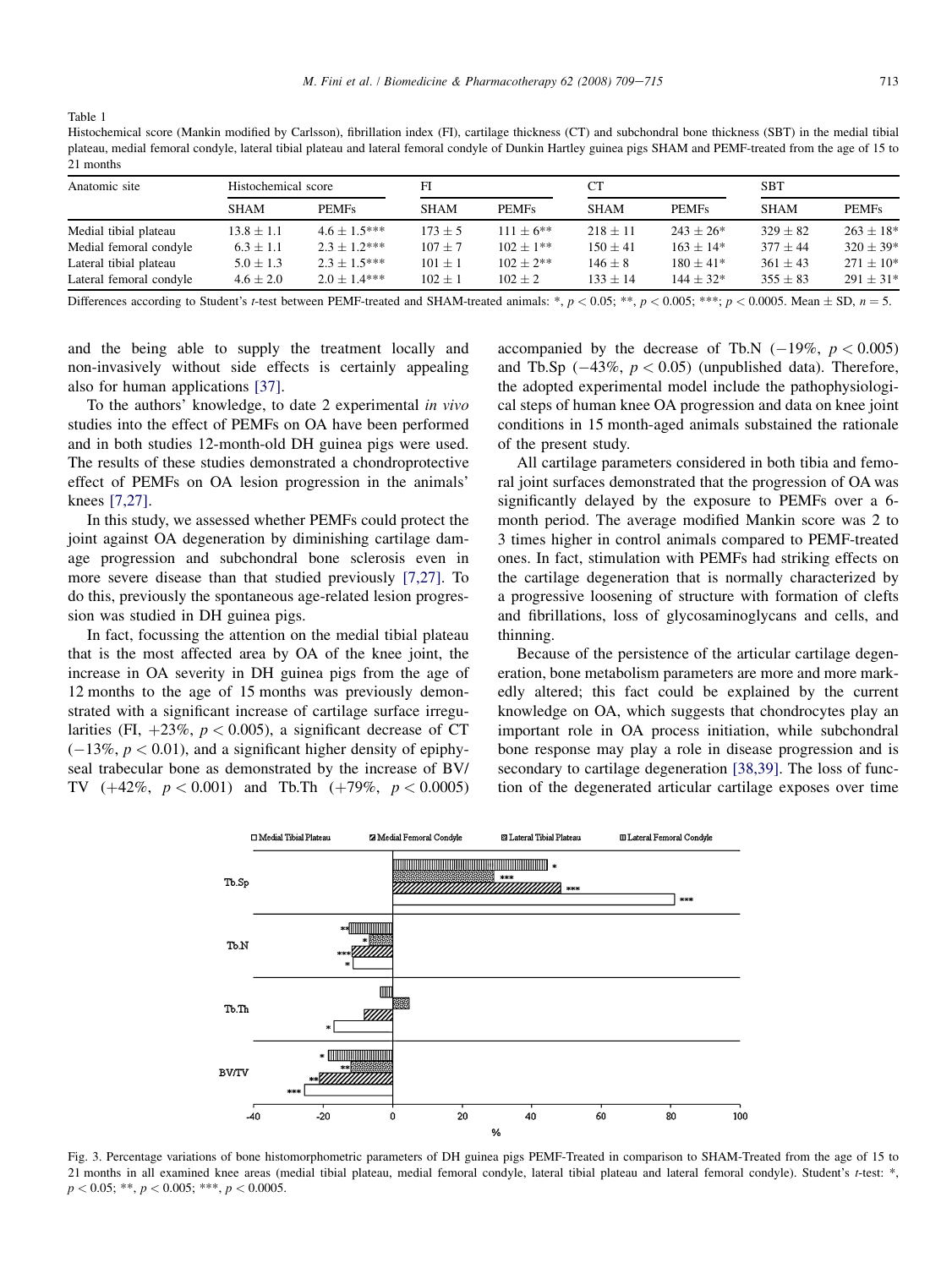<span id="page-5-0"></span>the subchondral and cancellous bone to increased mechanical loads, thus resulting in altered metabolism. On the other side, a reduction of subchondral bone compliance may results in greater stresses being sustained by the articular cartilage leading to overloading and, consequently, breakdown [\[40\]](#page-6-0).

The increased thickening of both subchondral bone and epiphyseal trabecular bone density is reflected in the BMD and BMC values, which are significantly higher in control SHAM-Treated animals. Increased BMD is often associated to juxta-articular bone sclerosis in the OA knee [\[41\].](#page-6-0) The role of DXA in the osteoarthritic distal femur of meniscectomized animals was emphasized by other authors, who found significantly increased BMD in operated animals in comparison to control ones [\[42\].](#page-6-0)

Our results support the positive effect of PEMF against articular degeneration both in cartilage and bone in late-stage lesions. The effect of stimulation on subchondral and epiphyseal bone was not evident in previous studies involving 12 month old animals probably because the OA was not so dated and advanced [7].

In vitro studies indicate that PEMF can prevent cartilage degeneration through an adenosine receptor agonist effect that can control locally the inflammatory processes that are always associated with OA progression [13]. Drugs with adenosine receptor agonist have been shown to prevent the cartilage degeneration associated to OA [6]. *In vitro* in full-thickness cartilage explants PEMFs are able to favour proteoglycan synthesis both directly and in the presence of IGF-1 [18,19]. Furthermore, in-vivo PEMF stimulation favours the expression of TGF- $\beta$  in DH guinea pig articular cartilage [\[27\]](#page-6-0). The capability to favour anabolic activity at the level of articular cartilage can be of great value in maintaining the extracellular matrix homeostasis and therefore its mechanical competence, which can ultimately protect the subchondral bone from direct mechanical stress.

These results are relevant for the human pathology and may open therapeutic perspectives for the local treatment of individual joints whenever the OA process may be accelerated after trauma, in local chronic inflammatory processes, torsion, shear stress to joint cartilage, and in professional athletes.

#### Acknowledgement

The authors appreciate the technical assistance of Claudio Dal Fiume, (Experimental Surgery Department, IOR).

### References

- [1] Buckwalter JA, Mankin HJ, Grodzinsky AJ. Articular cartilage and osteoarthritis. Instr Course Lecture 2005;54:465-80.
- [2] Pellettier JP. The influence of tissue cross-talking on OA progression: role of nonsteroidal anti-inflammatory drugs. Osteoarthritis Cartilage  $1999:7:374-6.$
- [3] Altman R, Brandt K, Hochberg M, Moskowitz R, Bellamy N, Bloch DA, et al. Design and conduct of clinical trials in patients with osteoarthritis: recommendations from a task force of the Osteoarthritis Research Society. Osteoarthritis Cartilage 1996;4:217-43.
- [4] Stanton H, Rogerson FM, East CJ, Golub SB, Lawlor KE, Meeker CT, et al. ADAMTS5 is the major aggrecanase in mouse cartilage in vivo and in vitro. Nature  $2005:434:648-52$ .
- [5] Glasson SS, Askew R, Sheppard B, Carito B, Blanchet T, Ma HL, et al. Deletion of active ADAMTS5 prevents cartilage degradation in a murine model of OA. Nature 2005;434:644-8.
- [6] Cohen SB, Leo BM, Baer GS, Turner MA, Beck G, Diduch DR. An adenosine A2A receptor agonist reduces interleukin-8 expression and glycosaminoglycans loss following septic arthrosis. J Orthop Res  $2005:23:1172-8.$
- [7] Fini M, Giavaresi G, Torricelli P, Cavani F, Setti S, Cane V, et al. Pulsed electromagnetic fields reduce knee osteoarthritic lesion progression in the aged Dunkin Hartley guinea pig. J Orthop Res 2005;23: 899-908.
- [8] Brooks P. Inflammation as an important feature of osteoarthritis. Bull World Health Organ 2003;81:689-90.
- [9] Ahmed S, Anuntiyo J, Malemud CJ, Haqqi TM. Biological basis for the use of botanicals in osteoarthritis and rheumatoid arthritis. A review. Evid Based Complement Alternat Med 2005;2:301-8.
- [10] Goldring SR, Goldring MB. The role of cytokines in cartilage matrix degeneration in osteoarthritis. Clin Orthop Rel Res 2004;427S:S27-36.
- [11] Rowan AD, Young DA. Collagenase gene regulation by pro-inflammatory cytokines in cartilage. Front Biosci 2007;12:536-50.
- [12] Burrage PS, Mix KS, Brunckerhoff CE. Matrix metalloproteinases: roles in arthritis. Front Biosci  $2006;11:544-69$ .
- [13] Varani K, Gessi S, Merighi S, Iannotta V, Cattabriga E, Spisani S, et al. Effects of low frequency electromagnetic fields on A2A adenosine receptors in human neutrophils. Br J Pharmacol 2002;136:57-66.
- [14] Aaron RK, Ciombor DM. Acceleration of experimental endochondral ossification by biophysical stimulation of the progenitor cell pool. J Orthop Res 1996;14:582-9.
- [15] Liu H, Lees P, Abbott J, Bee JA. Pulsed electromagnetic fields preserve proteoglycan composition of extracellular matrix in embrionic chick sternal cartilage. Biochim Biophys Acta 1997;1336:303-14.
- [16] Liu H, Abbott J, Bee JA. Pulsed electromagnetic fields influence hyaline cartilage extracellular matrix composition without affecting molecular structure. Osteoarthritis Cartilage 1996;4:63-76.
- [17] De Mattei M, Caruso A, Pezzetti F, Pellati A, Stabellini G, Sollazzo V, et al. Effects of pulsed electromagnetic fields on human articular chondrocyte proliferation. Connect Tissue Res 2001;42:1-11.
- [18] De Mattei M, Pasello M, Pellati A, Stabellini G, Massari L, Gemmati D, et al. Effects of electromagnetic fields on proteoglycan metabolism of bovine articular cartilage explants. Connect Tissue Res 2003;44:54-9.
- [19] De Mattei M, Pellati A, Pasello M, Ongaro A, Setti S, Massari L, et al. Effects of physical stimulation with electromagnetic field and insulin growth factor-I treatment on proteoglycan synthesis of bovine articular cartilage. Osteoarthritis Cartilage 2004;12:793-800.
- [20] Aaron RK, Boyan BD, Ciombor DM, Schwartz Z, Simon BJ. Stimulation of growth factor synthesis by electric and electromagnetic fields. Clin Orthop Relat Res 2004;419:30-7.
- [21] Trock DH, Bollet AJ, Dyer Jr RH, Fielding LP, Miner WK, Markoll R. A double-blind trial of the clinical effects of pulsed electromagnetic fields in osteoarthritis. J Rheumatol 1993;20:456-60.
- [22] Trock DH, Bollet AJ, Markoll R. The effects of pulsed electromagnetic fields in the treatment of osteoarthritis of the knee and cervical spine. Report of randomized, double blind, placebo controlled trials. J Rheumatol 1994;21:1903-11.
- [23] Pipitone N, Scott DL. Magnetic pulse treatment for knee osteoarthritis: a randomised, double-blind, placebo-controlled study. Curr Med Res Opin 2001;17:190-6.
- [24] Jacobson JI, Gorman R, Yamanashi WS, Saxena BB, Clayton L. Low amplitude, extremely low frequency magnetic fields for the treatment of osteoarthritic knees: a double-blind clinical study. Alter Ther Health Med 2001;7:54-64.
- [25] Nicolakis P, Kollmitzer J, Crevenna R, Bittner C, Erdogmus CB, Nicolakis J. Pulsed magnetic field therapy for osteoarthritis of the knee-a double-blind sham-controlled trial. Wien Klin Wochenschr 2002;114:678-84.